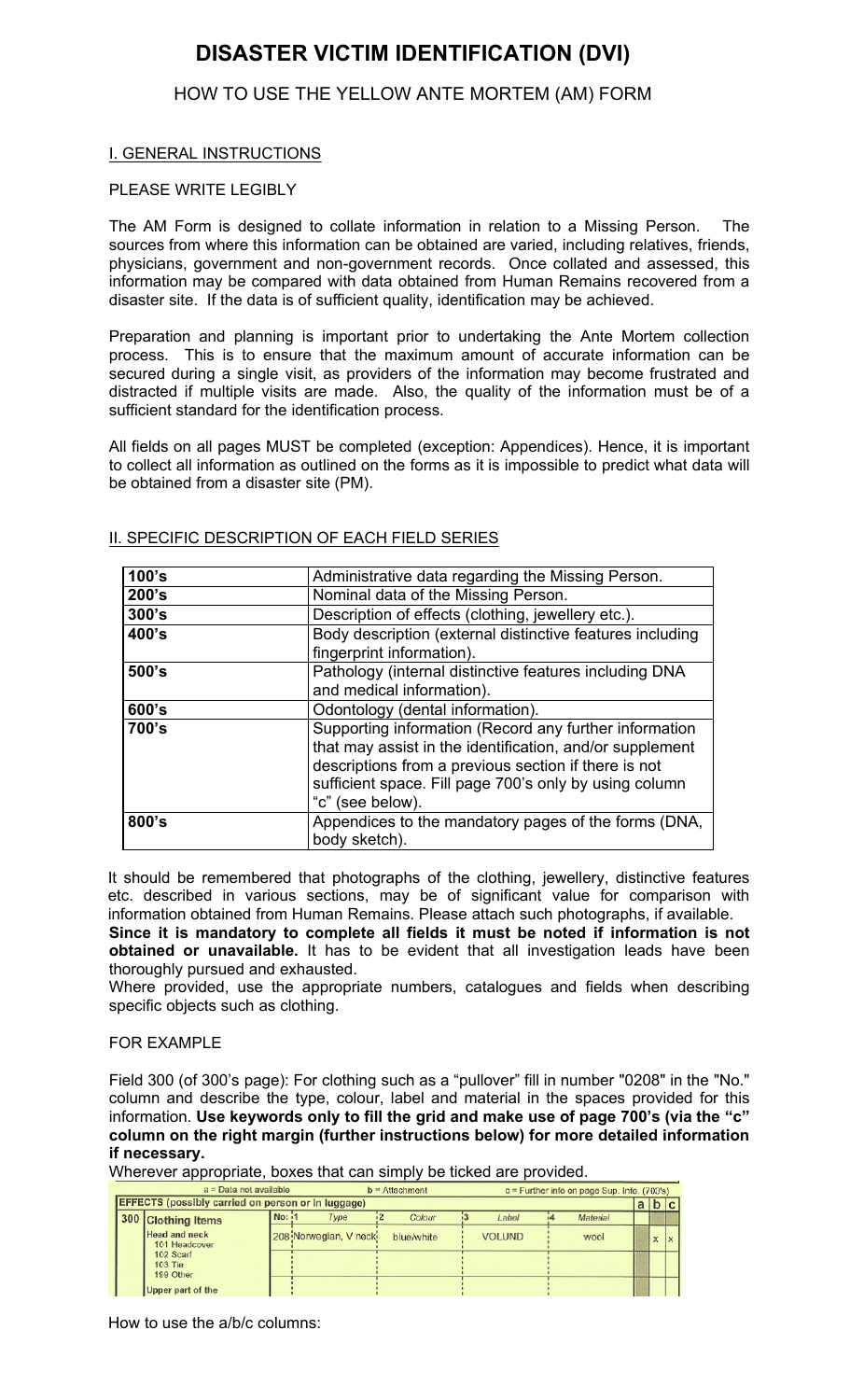

a = Data not available

If the information is not available "a" should be marked in the respective line of the field. In some fields, only the first line needs to be chosen as this will indicate that information is not available for the remainder of that field.

b = Attachment If attachments of any kind (documents, photographs, radiographs etc.) exist, column "b" should be marked on the respective line in the field. Any further notations about those attachments column "c" and page 700's should be used. c = Further information on page 700's For additional information that cannot be placed in the allocated fields, the page 700's should be used.

To indicate that there is further information, mark column "c" in the respective line of the field and on the 700's page insert the additional information as shown in the example.

SUPPORTING INFORMATION (if referring to data given on a previous page, please indicate field number) 700 1 Field No. 12 Description **208 Pullover brown with thin green stripes, V neck, size XL, looks very worn,** 300 large print on back "I love mum!"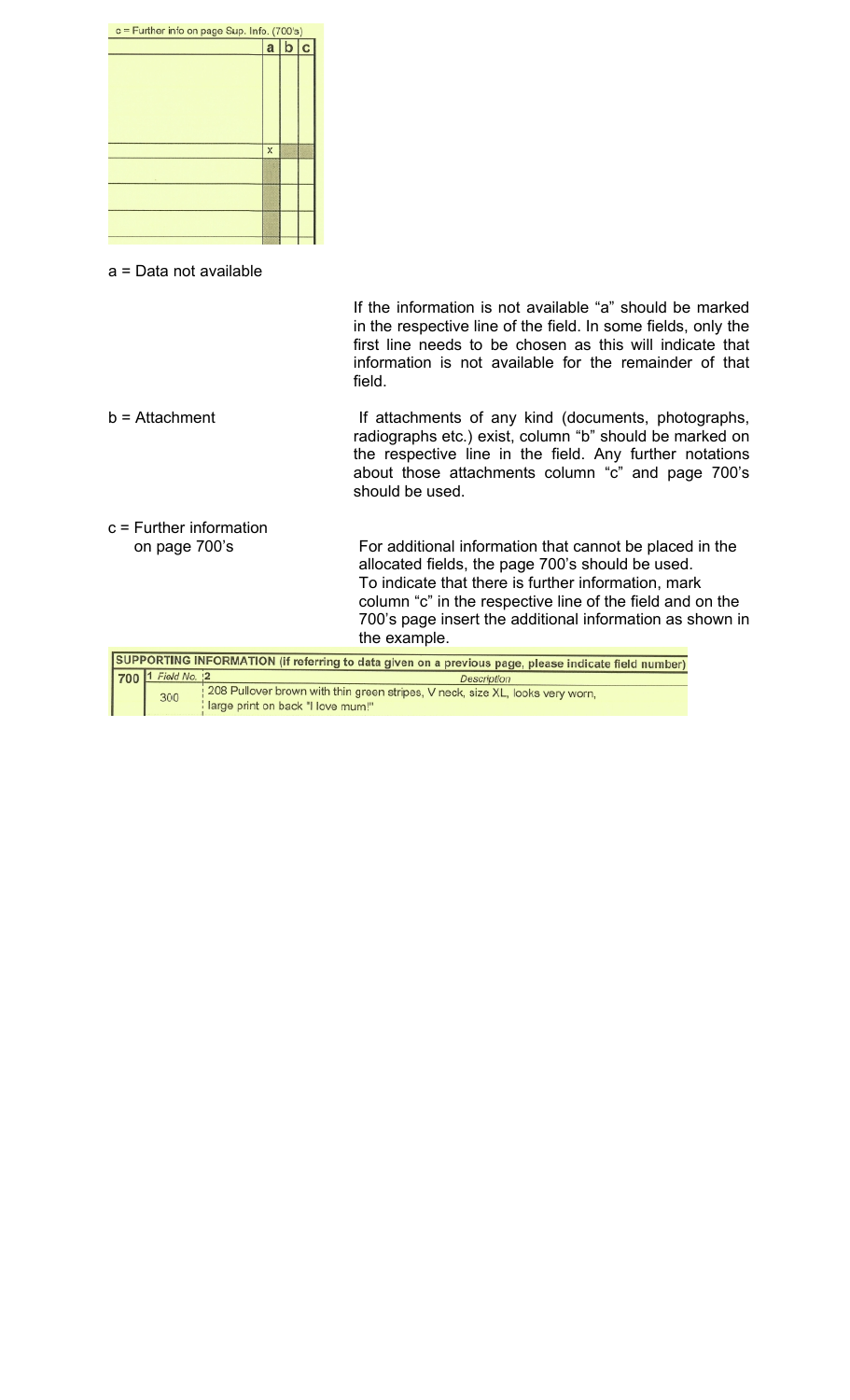#### **The INTERPOL Victim Identification Form Fields 600 through to 650 (Odontology pages)**

#### GENERAL INFORMATION

The INTERPOL Victim Identification Form consists of a series of fields - divided into two main parts:

1) YELLOW FORMS for listing latest known data concerning a missing person 2) PINK FORMS for listing all findings concerning human remains

Identification of human remains may become possible if data listed on the pink forms concerning human remains can be compared with, and shown to match, data listed on the yellow forms concerning a particular missing person. If an identification is made, the experts involved will complete a Comparison Report and in a second step a Certificate Of Identification.

The identification of human remains may be accomplished in several ways, depending upon the type of data used. The INTERPOL Victim Identification Form has been set up in such a way, that pages listing the same type of data are marked with the same heading in the upper right-hand corner. For dental identification, the pages to use are marked "Odontology" with the fields 600 through to 650 (AM) and fields 610 through to 650 (PM). Because of the specialised vocabulary, they must be filled in by a forensically trained dentist.

#### **INSTRUCTIONS FOR USE – AM PAGES (yellow) fields 600 to 650 (Odontology)**

These pages are designed for the listing of all dental information collected about a person. This information may be obtainable from dental and non dental sources.

It is extremely important TO COMPLETE all fields. If no information is available at the time DO NOT leave blank. Use the columns to the right side of the page.

| Columns 'a', 'b', 'c': | Column 'a' is to be marked with an 'x' if 'Data not available'.<br>Column 'b' to be marked with an 'x' if there is an attachment.<br>Column 'c' to be marked with an 'x' if further information is on page Sup. Info. (700's).                                                                                                                                                                                                                                                                                                                                                                                     |
|------------------------|--------------------------------------------------------------------------------------------------------------------------------------------------------------------------------------------------------------------------------------------------------------------------------------------------------------------------------------------------------------------------------------------------------------------------------------------------------------------------------------------------------------------------------------------------------------------------------------------------------------------|
| Fields 600 to 620:     | Ensure the reference number is filled in.<br>Ensure 'Sex' is filled in.<br>Fill in each field or 'x' in the 'a' column.<br>Use field 620 to record extra information or use page 'Sup. Info. (700's)' and place an 'x'<br>in column 'c'.<br>Ensure that all AM data (records, radiographs, scans, models, photographs etc.,) are<br>properly identified with the patient's name, dentist's name and date of production. This<br>may have to be completed by yourself.                                                                                                                                              |
| Fields 630 to 650:     | This is the dental chart of the latest known dental status. This is established by the<br>extraction and collation of data from one or more dental records, radiographs, models,<br>photographs and other dental information. Start with the most recent information and work<br>back chronologically.<br>Indicate surfaces by using Upper Case letters: M=mesial, O=occlusal, D=distal,<br>V=vestibular/buccal and L=lingual. If alternate abbreviations are used (discouraged)<br>please note explanation in field 620. Only record treatment/conditions actually described<br>or seen in the recorded material. |
|                        | Sketch on the dental chart the location and extent of all fillings and other conditions listed.<br>For colour distinction, use black for amalgam, red for gold and green for tooth coloured<br>material. Extracted or missing teeth (ante mortem) are charted with a large cross (X).<br>Do not hesitate to contact the appropriate person for clarification of any dental data.                                                                                                                                                                                                                                   |

Please ensure that all dental pages are signed and that the signatory is identified by printing name and contact details as requested.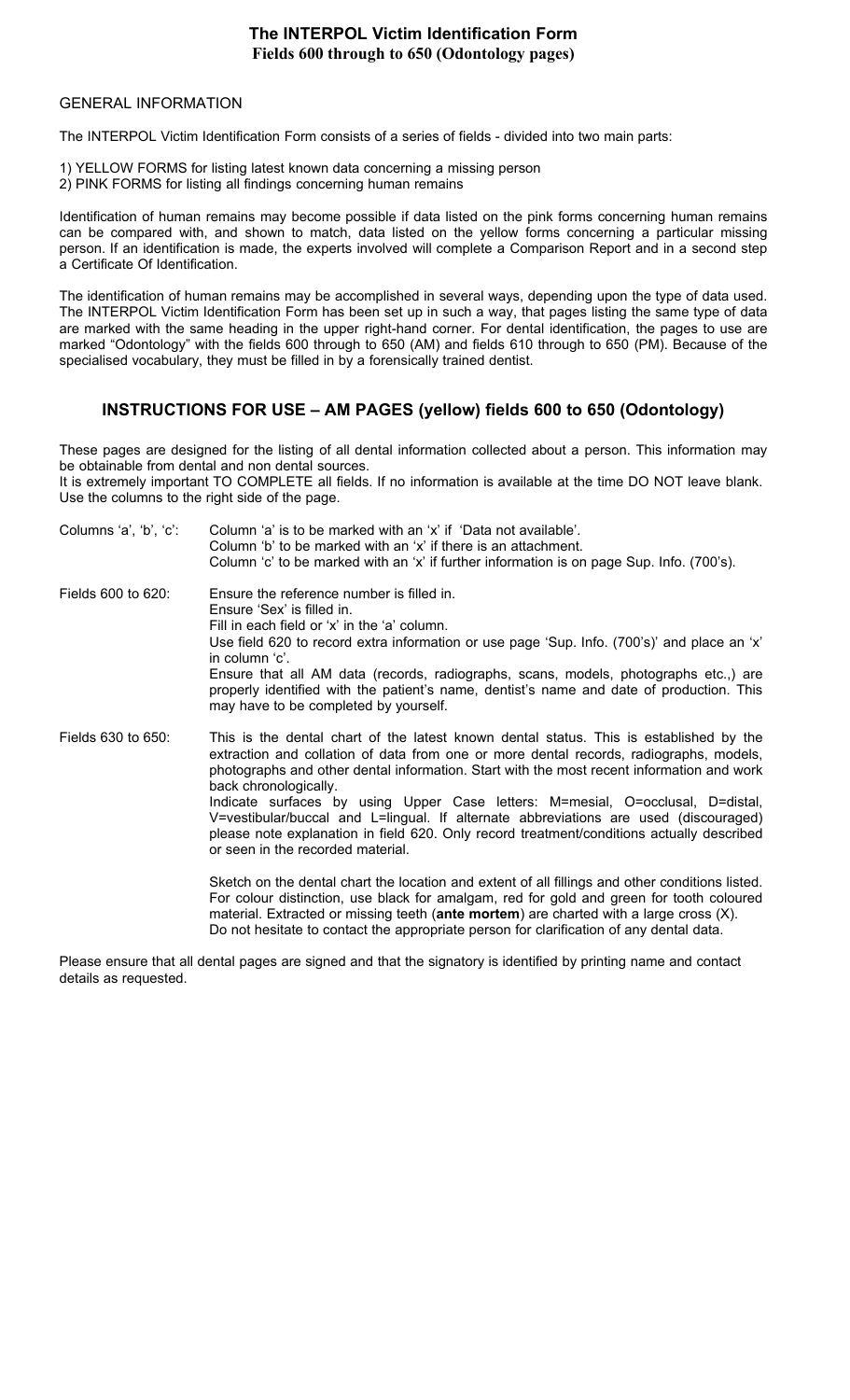# **DISASTER VICTIM IDENTIFICATION (DVI)**

### HOW TO USE THE PINK POST MORTEM (PM) FORM

#### I. GENERAL INSTRUCTIONS

#### PLEASE WRITE LEGIBLY

The PM Form is designed to collate information in relation to Human Remains and associated property items from a disaster site. Once this information is accurately recorded, it can then be used to compare with Missing Person information to establish the identity of a victim.

Preparation and planning is important prior to undertaking the Post Mortem data collection process so that the maximum amount of accurate information is obtained. A concerted effort should also be made to examine each Human Remains case once. This is because Human Remains decompose over time, which may cause the quality of key data to diminish.

All fields on all pages MUST be completed (exception: Appendices). Hence, it is important to collect all information as outlined on the forms as it is impossible to predict what data will be obtained during the Ante Mortem collection process.

|       | טויטוויטטוויט וויטם וטוא                                       |
|-------|----------------------------------------------------------------|
| 100's | Administrative data regarding the Post Mortem                  |
|       | process/operations.                                            |
| 300's | Description of effects (clothing, jewellery etc.).             |
| 400's | Body description (external distinctive features including      |
|       | fingerprint information).                                      |
| 500's | Pathology (internal distinctive features including DNA and     |
|       | medical information).                                          |
| 600's | Odontology (dental information).                               |
| 700's | Supporting information (Record any further information that    |
|       | may assist in identification, and/or supplement descriptions   |
|       | from a previous section if there is not sufficient space. Fill |
|       | page 700's only by using column "c" (see below).               |
| 800's | Appendices to the mandatory pages of the forms (DNA,           |
|       | body/skeleton sketch)                                          |

II. SPECIFIC INSTRUCTIONS

Please attach all images obtained during the Post Mortem process. **Since it is mandatory to complete all fields it must be noted if information is not obtained or unavailable.** It has to be evident that all investigation leads have been thoroughly pursued and exhausted. Where provided, use the appropriate numbers, catalogues and fields when describing specific objects such as clothing.

#### FOR EXAMPLE

Field 300 (of 300's page): For clothing such as a "pullover" fill in number "0208" in the "No." column and describe the type, colour, label and material in the space provided for this information. **Use keywords only to fill the grid and make use of page 700's (via the "c" column on the right margin (further instructions below) for more detailed information if necessary.**

Wherever appropriate, boxes that can simply be ticked are provided.

| $a = Data not available$ |                                       |        | $b =$ Attachment       |            | $c =$ Further info on page Sup. Info. (700's) |          |  |              |    |
|--------------------------|---------------------------------------|--------|------------------------|------------|-----------------------------------------------|----------|--|--------------|----|
|                          | <b>EFFECTS</b>                        |        |                        |            |                                               |          |  | a b c        |    |
|                          | 300 Clothing Items                    | No: 11 | Type                   | Colour     | Label                                         | Material |  |              |    |
|                          | <b>Head and neck</b><br>101 Headcover |        | 208 Norwegian, V necki | blue/white | <b>VOLUND</b>                                 | wool     |  | $\checkmark$ | Ιx |
|                          | 102 Scarf<br>103 Tie<br>199 Other     |        |                        |            |                                               |          |  |              |    |
|                          | Upper part of the                     |        |                        |            |                                               |          |  |              |    |

How to use the a/b/c columns: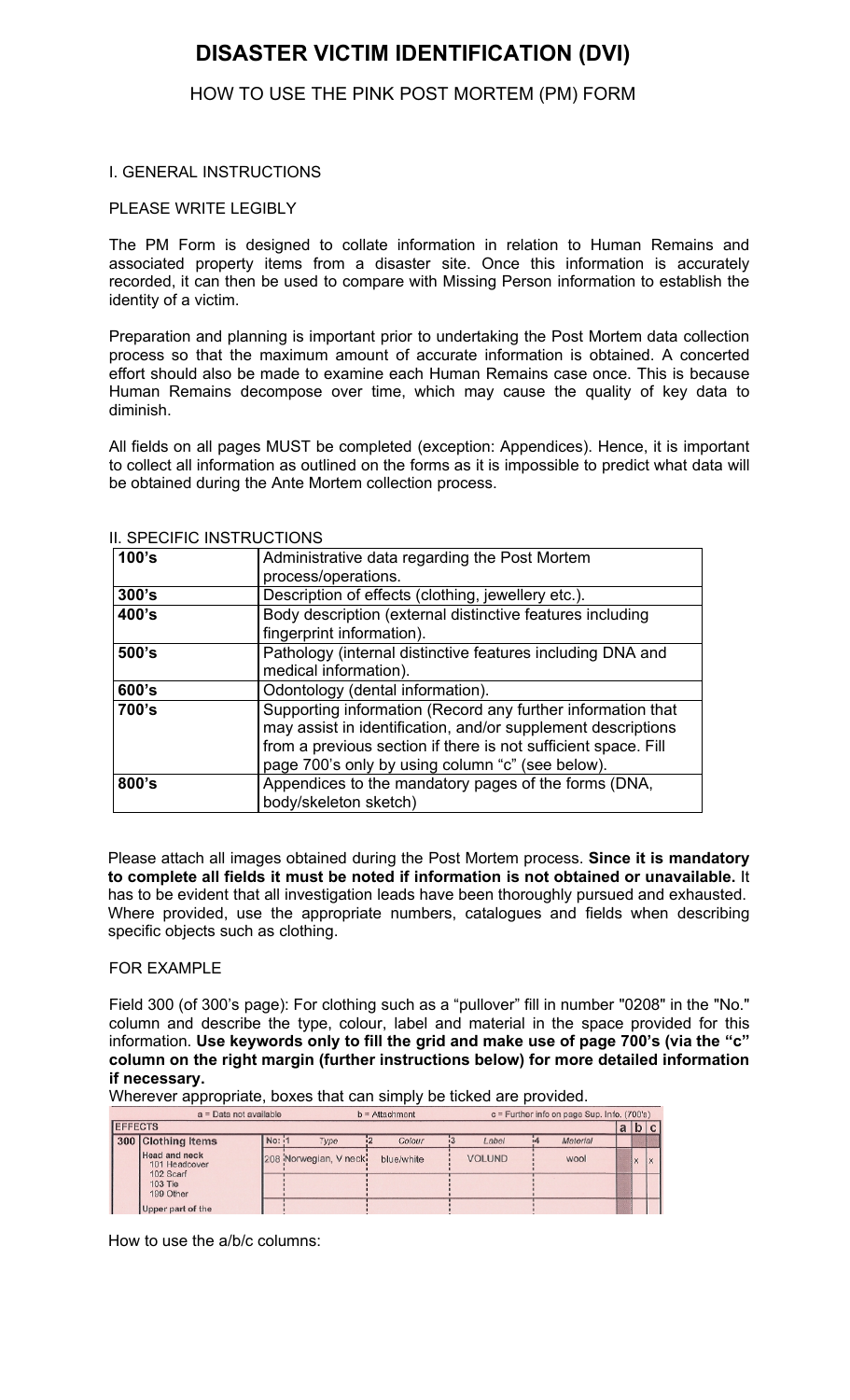| c = Further info on page Sup. Info. (700's)<br>$a \mid b \mid c$<br>Tattoos<br>x |                                                                                                                                                                                                                                                                                                             |
|----------------------------------------------------------------------------------|-------------------------------------------------------------------------------------------------------------------------------------------------------------------------------------------------------------------------------------------------------------------------------------------------------------|
| a = Data not available                                                           | If the information is not available "a" should be marked<br>in the respective line of the field. In some fields, only the<br>first line needs to be chosen as this will indicate that<br>information is not available for the remainder of that<br>field.                                                   |
| $b =$ Attachment                                                                 | If attachments of any kind (documents, photographs,<br>radiographs etc.) exist, column "b" should be marked on<br>the respective line in the field. Any further notations<br>about those attachments column "c" and page 700's<br>should be used.                                                           |
| $c =$ Further information                                                        |                                                                                                                                                                                                                                                                                                             |
| on page 700's                                                                    | For additional information that cannot be placed in the<br>allocated fields, the page 700's should be used.<br>To indicate that there is further information, mark<br>column "c" in the respective line of the field and on the<br>700's page insert the additional information as shown in<br>the example. |
|                                                                                  | SUPPORTING INFORMATION (if referring to data given on a previous page, please indicate field number)                                                                                                                                                                                                        |
| 1 Field No. 12<br>700<br>300<br>large print on back "I love mum!"                | Description<br>208 Pullover brown with thin green stripes, V neck, size XL, looks very worn,                                                                                                                                                                                                                |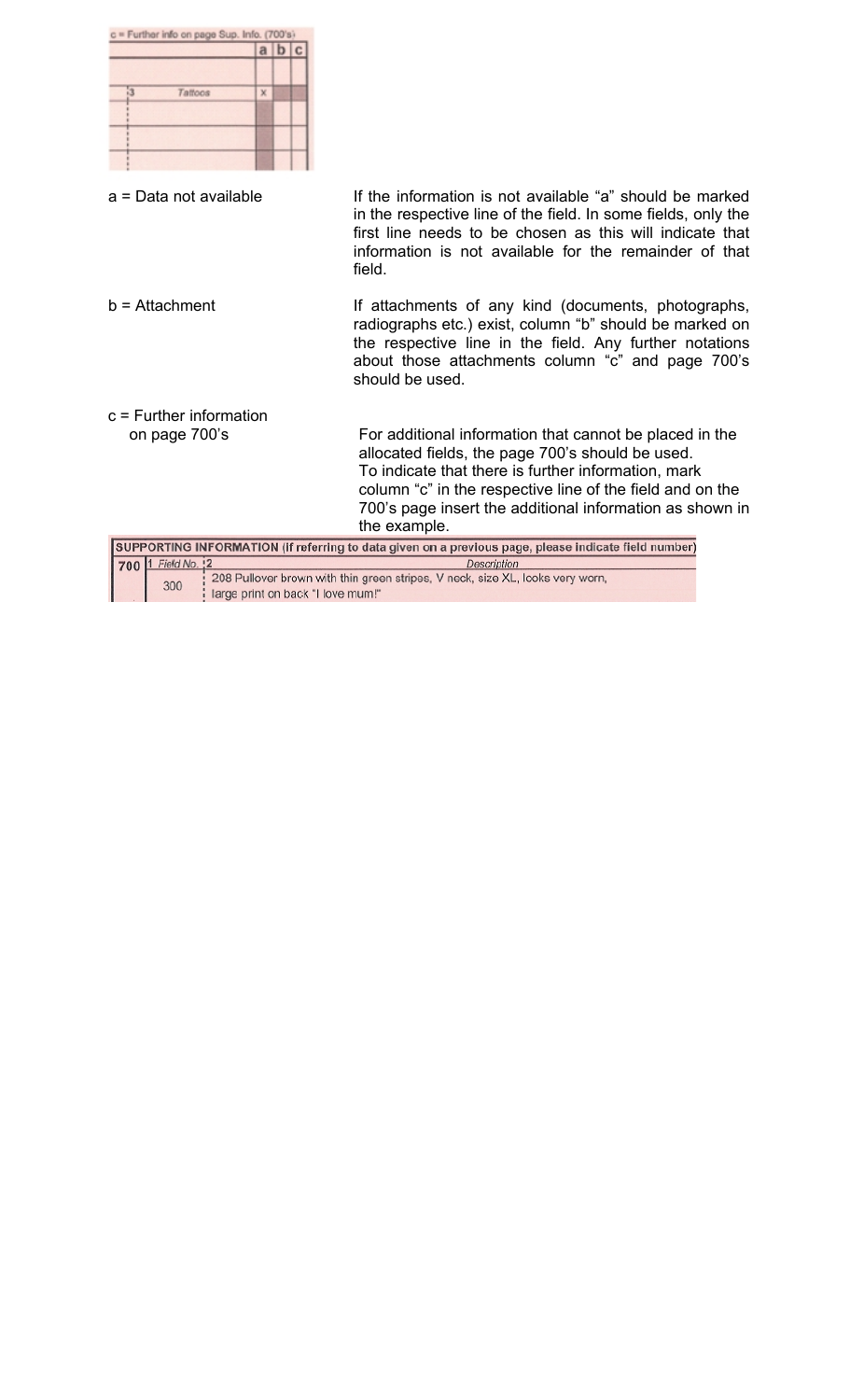# **DISASTER VICTIM IDENTIFICATION (DVI)**

#### HOW TO USE THE PINK POST MORTEM (PM) FORM

#### I. GENERAL INSTRUCTIONS WRITE LEGIBLY!

The PM Form is designed for listing all obtainable data of Human Remains. This is information that may be compared with data obtained of a Missing Person. Attempt to only need to examine each case of Human Remains once.

All fields on all pages MUST be filled (exception: Appendices)! Hence, collect all information as outlined on the forms.

Please attach all images obtained during the Post Mortem process.

**Since it is mandatory to complete all fields it must be noted if information is not obtainable.**

#### **INSTRUCTIONS FOR USE - PM 600's (pink) fields 610 to 650**

#### **Because of the specialised terms, these fields must be filled in by forensically trained dentists.**

These pages are designed for the listing of all dental information collected from the examination of human remains at the disaster site.

It is extremely important TO COMPLETE all fields. If no information is available at the time DO NOT leave blank. Use the columns to the right side of the page.

| Columns 'a', 'b', 'c': | Column 'a' is to be marked with an 'x' if 'Data not available'.<br>Column 'b' to be marked with an 'x' if there is an attachment.<br>Column 'c' to be marked with an 'x' if further information is on page 700s'.                                                                                                                                                   |
|------------------------|---------------------------------------------------------------------------------------------------------------------------------------------------------------------------------------------------------------------------------------------------------------------------------------------------------------------------------------------------------------------|
| Fields 610 to 625:     | Ensure the 'AM number' and 'Sex' are filled in.<br>Fill in each field or 'x' in the 'a' column.<br>Ensure that all PM material collected is appropriately and correctly<br>identified with the 'PM number'.                                                                                                                                                         |
| Fields 630 to 650:     | Indicate surfaces by using Upper Case letters: M=mesial, O=occlusal,<br>D=distal, V=vestibular/buccal and L=lingual. If alternate abbreviations<br>are used (discouraged) please note explanation in field 625.                                                                                                                                                     |
|                        | Sketch on the dental chart the location and extent of all fillings and other<br>conditions listed. For colour distinction, use blue for unidentified, black<br>for metal coloured and green for tooth coloured material. Teeth missing<br>(post mortem) are marked U.<br>Do not hesitate to contact the appropriate person for clarification of any<br>dental data. |

Please ensure that all dental pages are signed and that the signatory is identified by printing name and contact details as requested.

#### **Refer to INTERPOL DVI Guide, section 'Guide to DVI Forms', for more detailed explanation.**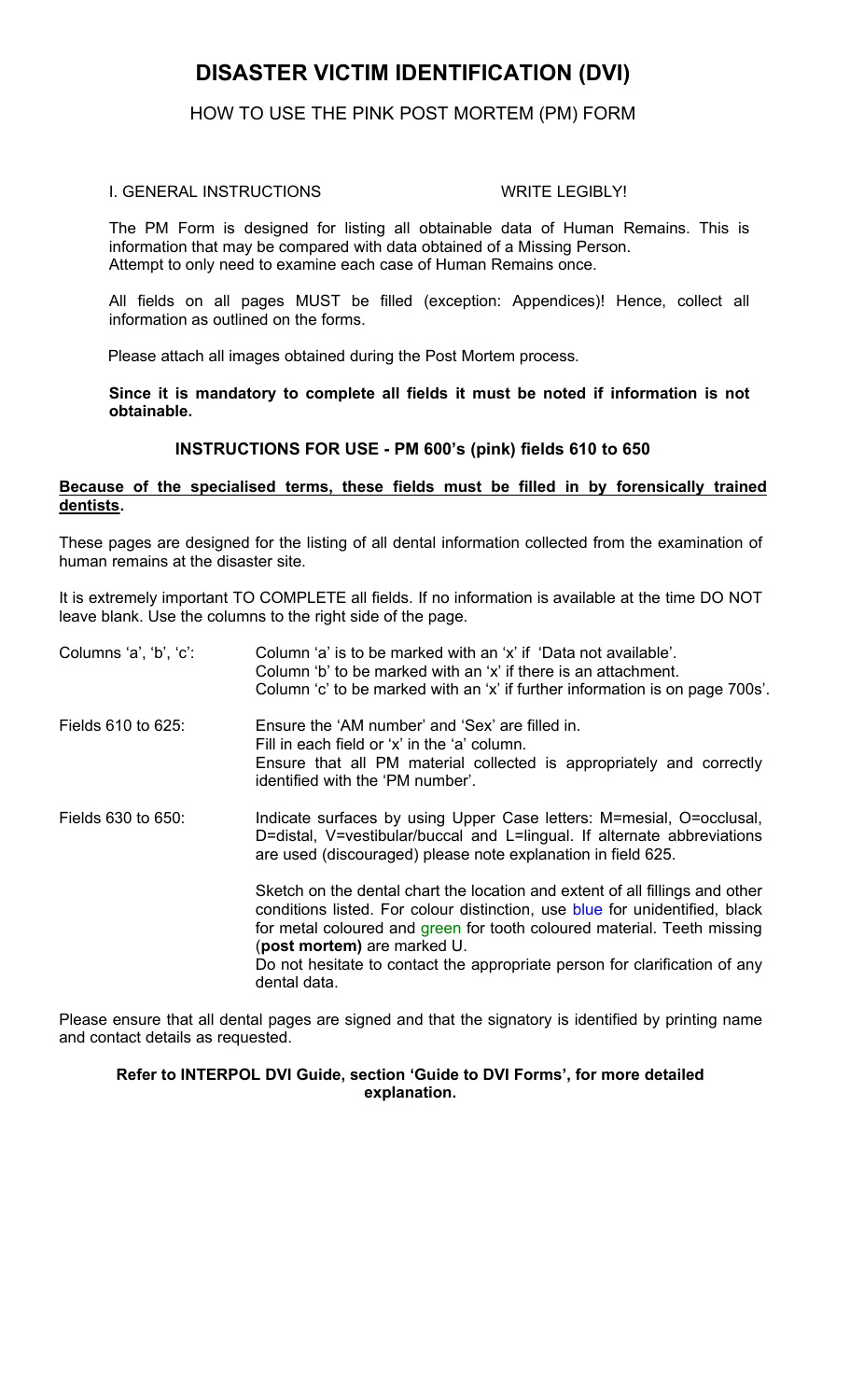|                                                         | <b>VERGLEICHSBERICHT</b>                                         |                                                                                         |
|---------------------------------------------------------|------------------------------------------------------------------|-----------------------------------------------------------------------------------------|
| <b>Familienname:</b>                                    | <b>VERMISSTE PERSON</b>                                          | AM-Nr:                                                                                  |
|                                                         |                                                                  |                                                                                         |
| Vorname(n):                                             |                                                                  |                                                                                         |
|                                                         | Tag<br>Monat<br>Jahr                                             | Männlich<br>Weiblich<br>Unbekannt                                                       |
| Geburtsdatum:                                           |                                                                  |                                                                                         |
|                                                         | <b>UNBEKANNTE LEICHE</b>                                         | <b>PM-Nr.:</b>                                                                          |
| Art der Katastrophe:                                    |                                                                  |                                                                                         |
| <b>Ort der Katastrophe:</b>                             |                                                                  | Männlich<br>Weiblich<br>Unbekannt                                                       |
| Datum der Katastrophe:                                  | Tag<br>Monat<br>Jahr                                             |                                                                                         |
|                                                         |                                                                  | Die Daten der UNBEKANNTEN LEICHE wurden mit den Daten der VERMISSTEN PERSON abgeglichen |
|                                                         | Auswertung der Identifizierungsmerkmale                          |                                                                                         |
|                                                         | Primäre Identifizierungsmerkmale                                 |                                                                                         |
| <b>Daktyloskop</b><br><b>Nicht beteiligt</b><br>Gründe: | Daten nicht verfügbar oder unzureich ID möglich<br>Ort und Datum | ID wahrscheinl.<br>ID bestätigt<br>Stempel/Institution                                  |
|                                                         |                                                                  |                                                                                         |
|                                                         | <b>Unterschrift</b>                                              |                                                                                         |
|                                                         |                                                                  |                                                                                         |
| DNA-Sachverständiger<br><b>Nicht beteiligt</b>          | Daten nicht verfügbar oder unzureich ID möglich                  | ID wahrscheinl.<br>ID bestätigt                                                         |
| Gründe:                                                 | Ort und Datum                                                    | Stempel/Institution                                                                     |
|                                                         |                                                                  |                                                                                         |
|                                                         | <b>Unterschrift</b>                                              |                                                                                         |
|                                                         |                                                                  |                                                                                         |
| <b>Zahnarzt</b><br><b>Nicht beteiligt</b>               | Daten nicht verfügbar oder unzureich ID möglich                  | ID wahrscheinl.<br><b>ID bestätigt</b>                                                  |
| Gründe:                                                 | Ort und Datum                                                    | Stempel/Institution                                                                     |
|                                                         |                                                                  |                                                                                         |
|                                                         | Unterschrift                                                     |                                                                                         |
|                                                         |                                                                  |                                                                                         |
|                                                         | Sekundäre Identifizierungsmerkmale                               |                                                                                         |
| Polizeibeamter<br><b>Nicht beteiligt</b>                | Daten nicht verfügbar oder unzureich                             | ID wahrscheinl.<br>ID bestätigt<br>ID möglich                                           |
| Gründe:                                                 | Ort und Datum                                                    | Stempel/Institution                                                                     |
|                                                         |                                                                  |                                                                                         |
|                                                         | Unterschrift                                                     |                                                                                         |
|                                                         |                                                                  |                                                                                         |
| <b>Rechtsmediziner</b><br><b>Nicht beteiligt</b>        | Daten nicht verfügbar oder unzureich                             | ID wahrscheinl.<br>ID bestätigt<br>ID möglich                                           |
| Gründe:                                                 | Ort und Datum                                                    | Stempel/Institution                                                                     |
|                                                         |                                                                  |                                                                                         |
|                                                         | Unterschrift                                                     |                                                                                         |
|                                                         |                                                                  |                                                                                         |
| Anthropologe<br><b>Nicht beteiligt</b>                  | Daten nicht verfügbar oder unzureich ID möglich                  | ID wahrscheinl.<br>ID bestätigt                                                         |
| Gründe:                                                 | Ort und Datum                                                    | Stempel/Institution                                                                     |
|                                                         |                                                                  |                                                                                         |
|                                                         | Unterschrift                                                     |                                                                                         |
|                                                         |                                                                  |                                                                                         |
| Andere:                                                 |                                                                  | ID möglich<br>ID wahrscheinl.<br><b>ID bestätigt</b>                                    |
| Gründe:                                                 | Ort und Datum                                                    | Stempel/Institution                                                                     |
|                                                         |                                                                  |                                                                                         |
|                                                         | <b>Unterschrift</b>                                              |                                                                                         |
|                                                         |                                                                  |                                                                                         |
| [(DE) Version 2013]                                     |                                                                  | $1$ von $2$                                                                             |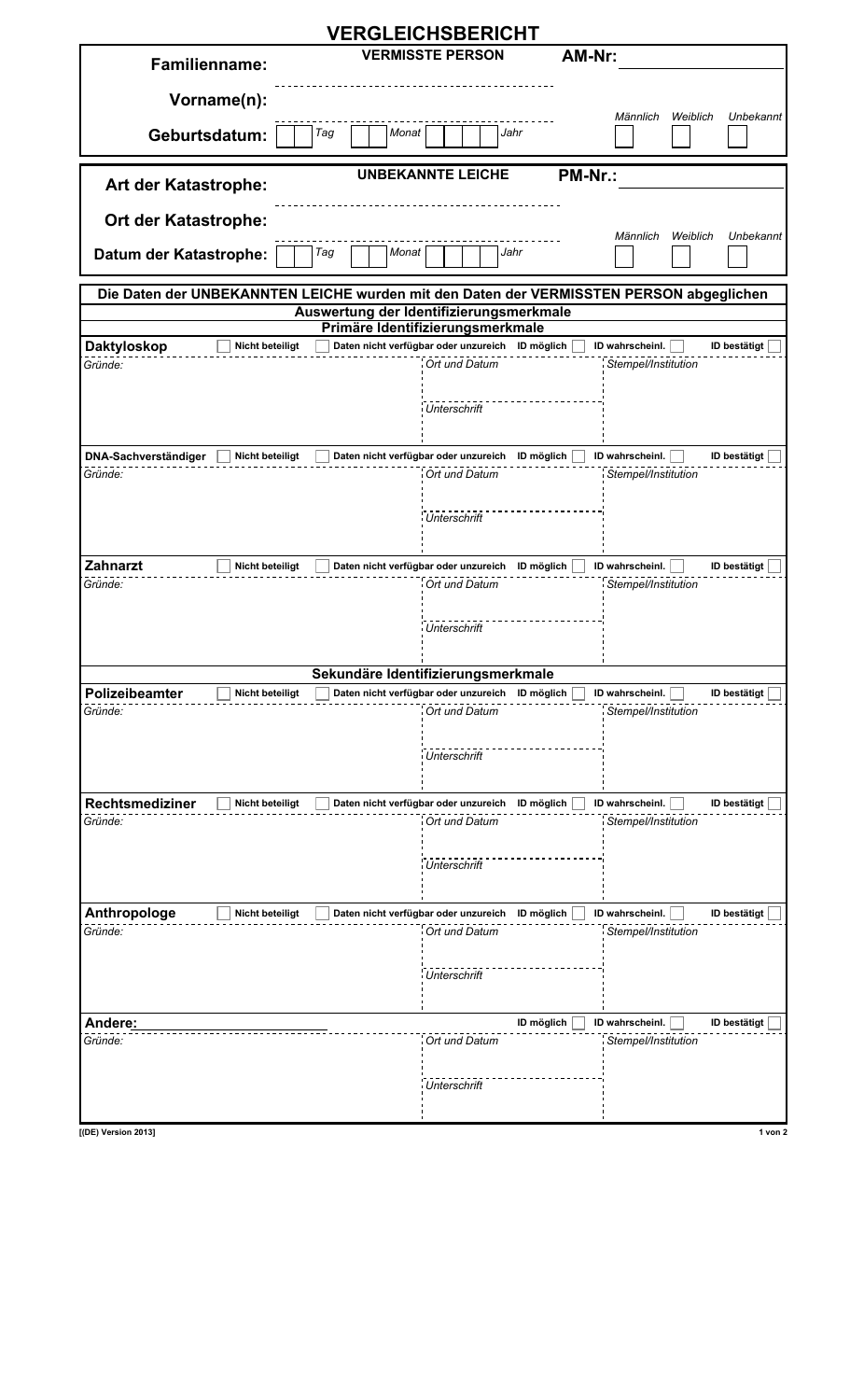**INTERNATIONAL CRIMINAL POLICE ORGANIZATION**

- INTERPOL -

# **Katastrophenopfer IDENTIFIZIERUNG**

**Version 2013**



*AM-Akte*

*Familienname :*

*Vorname(n):*

*Nr.:*

*PM-Akte*

*Nr.:*